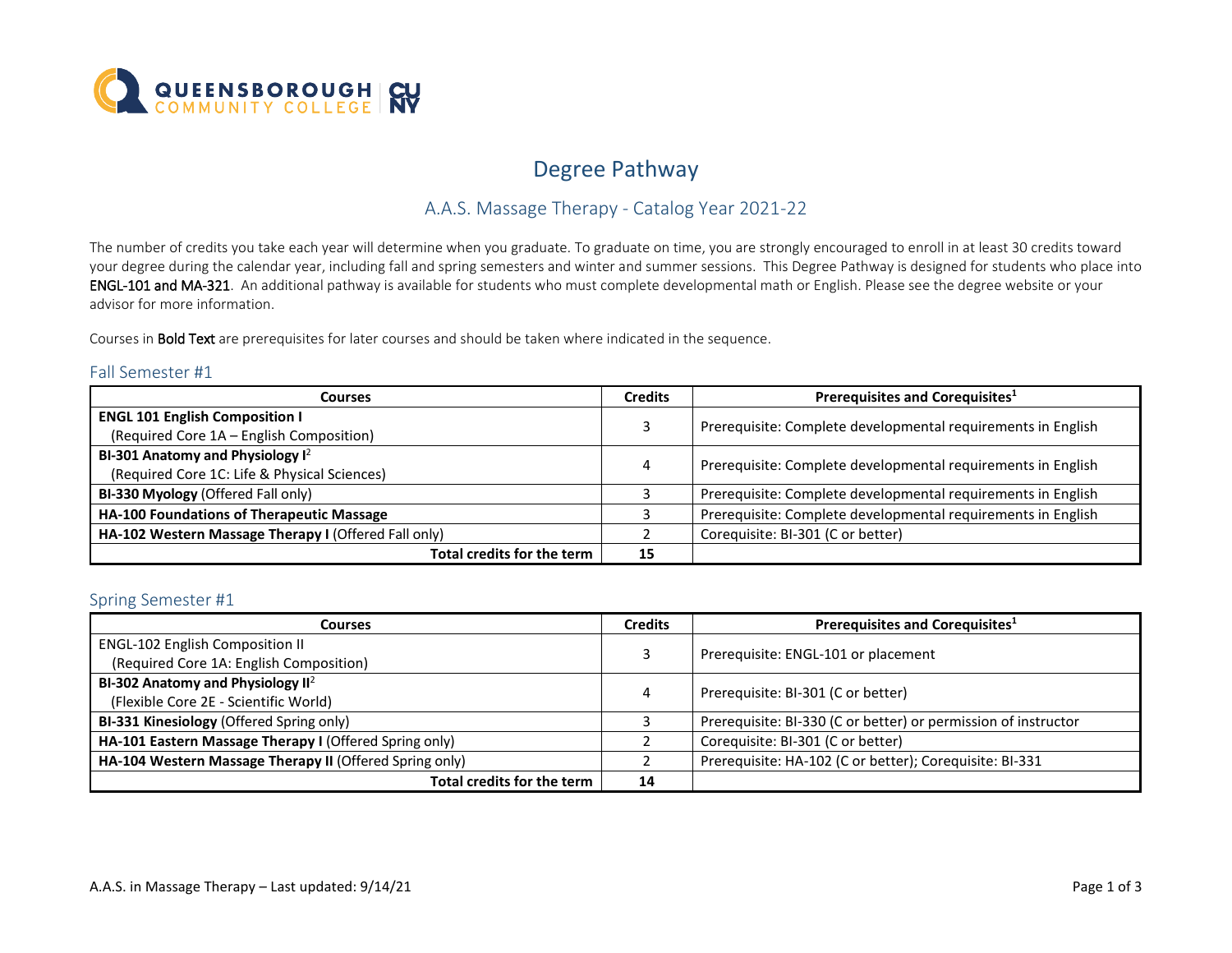

#### Fall Semester #2

| Courses                                                     |    | Prerequisites and Corequisites <sup>1</sup>                            |  |
|-------------------------------------------------------------|----|------------------------------------------------------------------------|--|
| MA-321 Mathematics in Contemporary Society <sup>2</sup>     |    | Prerequisite: Complete developmental requirements in math              |  |
| (Required Core 1B - Mathematics and Quantitative Reasoning) |    |                                                                        |  |
| BI-325 Neurophysiology (Offered Fall only)                  |    | Prerequisite: BI-301 and BI-302 (all C or better)                      |  |
| HA-103 Eastern Massage Therapy II (Offered Fall only)       |    | Prerequisite: HA-100, HA-101, and BI-301 (all C or better)             |  |
| HA-202 Western Massage Therapy III (Offered Fall only)      |    | Prerequisite: HA-104 (C or better); Corequisite: HA-203                |  |
| HA-203 Massage Practicum I (Offered Fall only)              |    | Prerequisite: BI-331 (C or better); Corequisite: HA-220 and HA-202     |  |
| HA-220 Pathology for Massage Therapy (Offered Fall only)    |    | Prerequisite: BI-302 and HA-104 (all C or better); Corequisite: BI-325 |  |
| Total credits for the term                                  | 15 |                                                                        |  |

#### Spring Semester #2

| <b>Courses</b>                                                      |    | Prerequisites and Corequisites <sup>1</sup>                        |  |
|---------------------------------------------------------------------|----|--------------------------------------------------------------------|--|
| HA-204 Massage Practicum II (Offered Spring only)                   |    | Prerequisite: HA-203 (C or better); Corequisite: HA-221            |  |
| HA-205 Professional Issues in Massage Therapy (Offered Spring only) |    | Corequisite: HA-204                                                |  |
| HA-221 Pathology for Massage Therapy II (Offered Spring only)       |    | Prerequisite: HA-220 (C or better)                                 |  |
| Choose one Massage Therapy elective - see table below (Spring only) |    | See table below                                                    |  |
| PSYC-101 Psychology <sup>2</sup>                                    |    | Pre/corequisite: Complete developmental requirements in English or |  |
| (Flexible Core 2E - Scientific World)                               |    | co-enroll in ENGL-101                                              |  |
| Social Science or History elective                                  |    | Pre/corequisite: Complete developmental requirements in English or |  |
| Choose one course from Flexible Core 2A, 2B, 2D or 2E               |    | co-enroll in ENGL-101                                              |  |
| Total credits for the term                                          | 16 |                                                                    |  |
| Total credits required for the A.A.S. in Massage Therapy            | 60 |                                                                    |  |

Notes:

- 1. Prerequisites for a course must be passed before taking the course. Corequisites must be passed before taking the course or taken along with the course.
- to complete those courses (as additional credits) to fulfill degree requirements. 2. Certain required courses also fulfill core requirements. If students do not take those courses to satisfy the specified areas of the common core, they will still have
- Students must obtain liability insurance for BI-330, BI-331, and many HA courses. Check with your advisor or the Massage Therapy faculty.
- Certain HA and BI courses are only offered in the fall or spring semesters.
- Students are encouraged to take some courses in summer and Winter sessions; check with advisers
- A minimum grade of C is required for all HA and BI courses to advance to the next course. A minimum grade of C is required for all HA and BI courses to earn the degree.
- All students must complete two (2) WI designated classes to fulfill degree requirements.